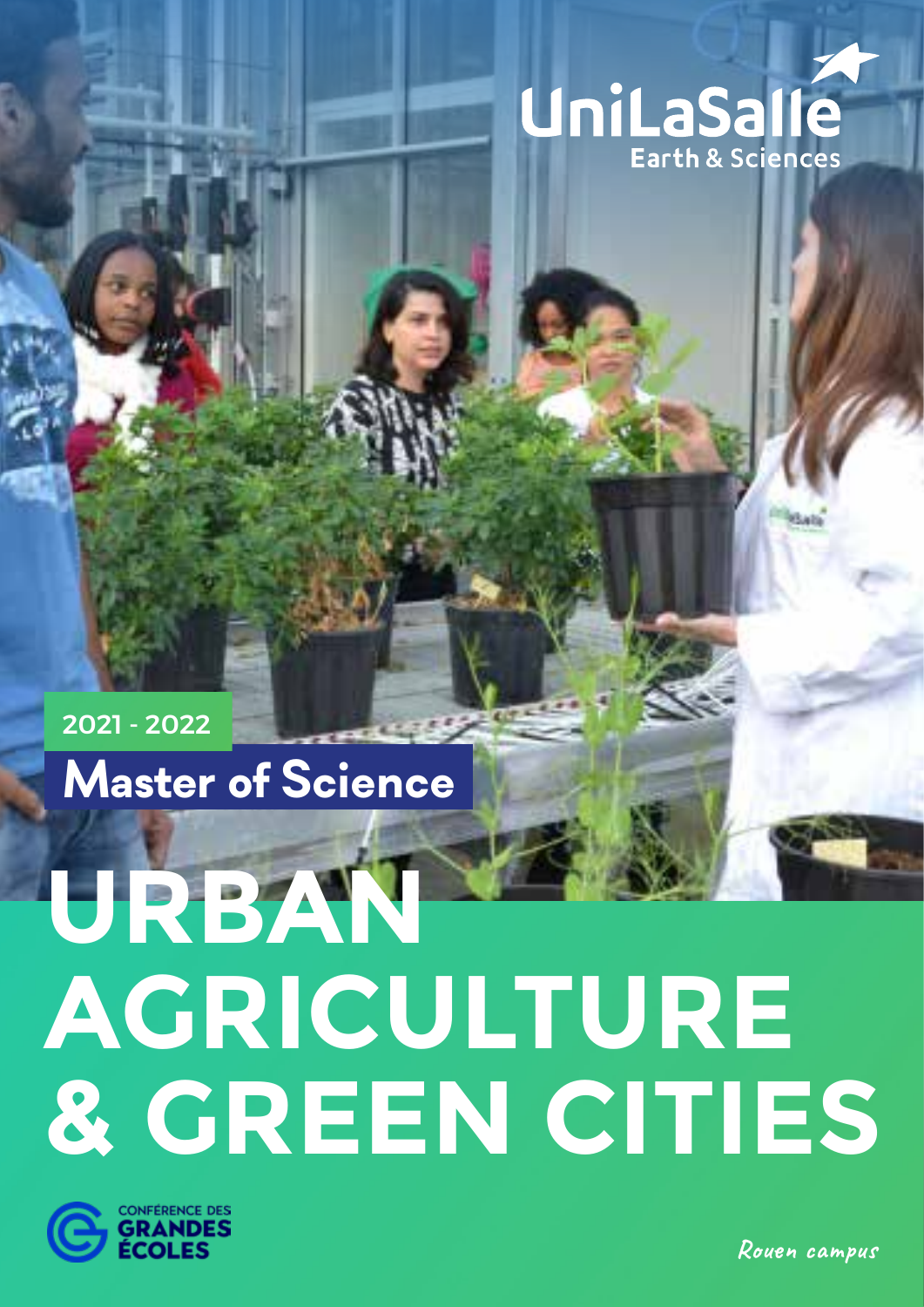With the likelihood of cities being denser by 2050, it is essential to adopt a broader view of sustainable food production when it comes to feeding city dwellers. In this context, urban agriculture plays a significant role in designing sustainable and localized food supply chains linking farmers to consumers. Urban agriculture is also becoming a key component of nature in the city as it brings several solutions to contemporary humanity's greatest challenges.

### **CONTEXT**



Marie BEN OTHMEN *PhD in Economics Associate Professor of Agricultural Economics Head of MSc Urban agriculture and green cities*

The program is designed to arm you with knowledge and skills that will allow you to land your first job successfully. Case studies, projects, and assignments will draw from and directly apply to urban farming and sustainable urban planning. You can choose to specialize in tracks that address contemporary challenges and opportunities in our societies including food security, de-

sign with nature, local food supply chain, and ecological restoration in urban environments.

The degree focuses on technical (agronomic, ecological, architecture, and design) aspects as well as socio-economic and institutional challenges related to urban farming and sustainable planning projects. You can choose between research, public, or private company work career. You can also focus on entrepreneurship to cultivate a future business venture.

The MSc faculty and instructors network connects you to business leaders, researchers, and public officers who guest lecture, sponsor internship, funds students projects and recruit graduates.

You will immediately expand your professional network through the MSc Urban agriculture and green cities!



Gaining the technical skills required to integrate multifunctional and innovative urban farming solutions into urban planning strategies and building standards **01**

Being able to understand the urban and suburban environmental challenges (problems identification and solution proposal) **02**

 Gaining multidisciplinary teams management skills: leading, coordinating teamwork, and organizational skills **03**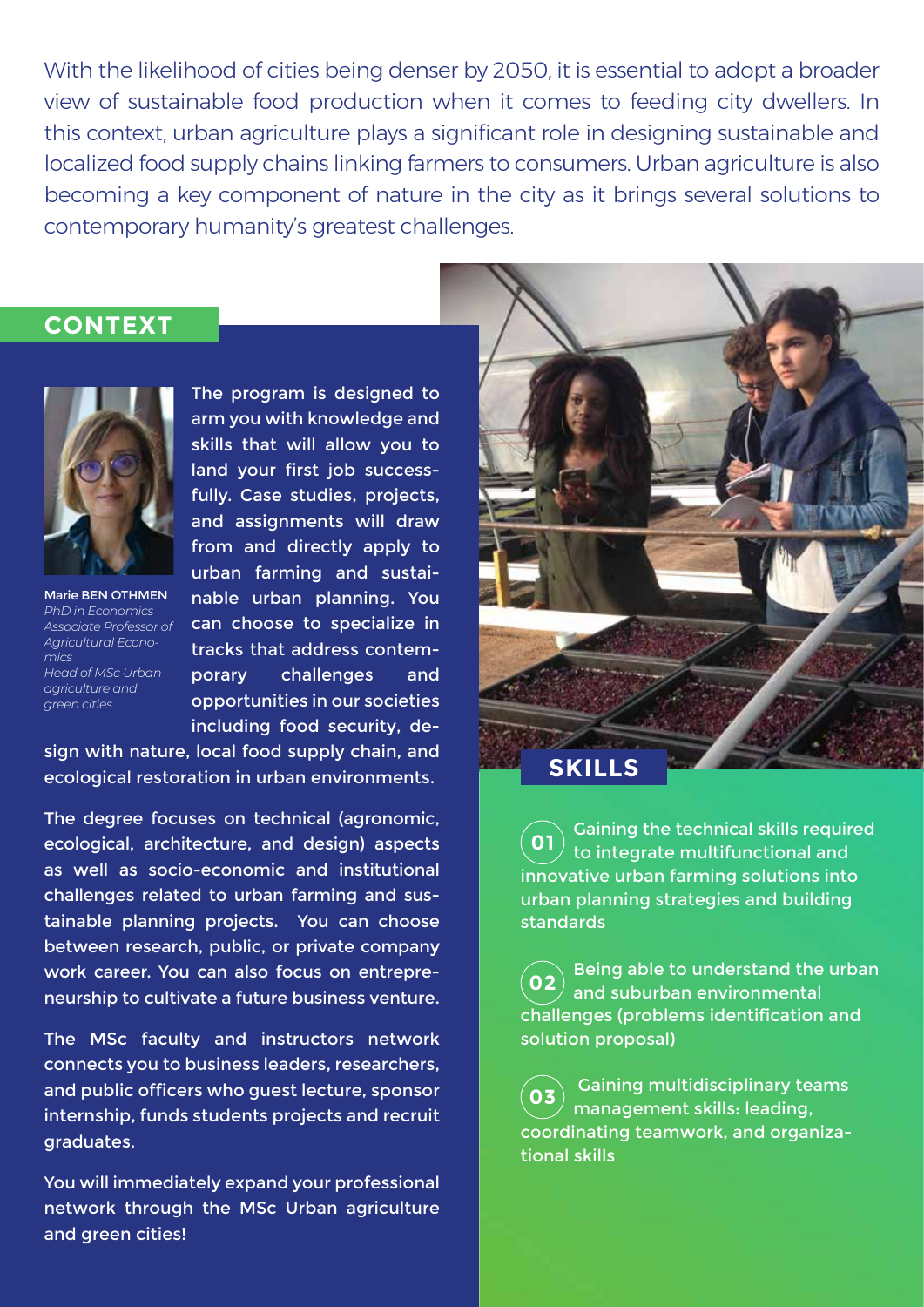

MSc Urban agriculture & green cities

## **COURSE STRUCTURE**

The MSc is taught in English and lasts 18 months. It can also be proposed as a semester of study abroad

First semester: from October 4<sup>th</sup> 2021 to January 31<sup>th</sup>, 2022 **Second semester:** from February 1st to May 24th 2022 **Internship period:** 5 to 6 months starting from May 24<sup>th</sup> 2022

> **Specific knowledge acquisition (25h, 4 ECTS)**  General introduction to urban planning at the city and building scales, short lectures and field visits as introduction plant's biology & botany

**Urban ecology (35h, 4 ECTS)**  Concepts, principles, applications: biodiversity and urban resilience, cities and climate change

**Urban planning & architecture I (35h, 4 ECTS)** Urban planning and innovation, Landscape project in urban, Urban project phases, Ecological urban design, etc design, etc

SEMESTER 1

SEMESTER<sub>1</sub>

SEMESTER 2

**SEMESTER** 

 $\sim$ 

**Urban agriculture I (25 h, 3ECTS)** Concepts, principles and applications; urban agriculture definitions and functions, urban agriculture and planning, etc

**Self and group awareness (15h, 2ECTS)**  Team building, participative management French as a second language

**Smart cities & innovations (75h, 8 ECTS)**  Technologies for smart cities,

energy efficiency ; positive energy building, circular economy (life-cycle performance) ; eco-districts/green building; water shed management, etc.

**Urban planning & architecture II (35h, 4ECTS)** Green architecture, eco-design,

building and planning with biodiversity

**Urban agriculture II (25h, 3ECTS)**  Concepts, principles and applications, high tech urban agriculture techniques: aquaponics, hydroponics, etc

**Geographical information system (35h, 4ECTS)** Data analysis, concepts and techniques **Urban sociology (18h, 2 ECTS)** 

**Legislation (15h, 2 ECTS)**  Urban planning law, environmental law

Participative planning, Urban social development

**Field Experiments (25h, 3ECTS)**

**Urban food systems (25h, 3ECTS)**  Urban food system planning, farm to fork production. consumption: health and nutrition, urban food production and distribution

**Innovation management (20h, 2ECTS)** Approaches & strategies, a journey as an entrepreneur in urban agriculture

PROFESSIONAL ASSIGNEMENT II (4 WEEKS, 5 ECTS)

PROFESSIONAL

**ASSIGNEMENT II** 

PRATICAL ASSIGNMENT I (4 WEEKS, 5 ECTS)

PRATICAL

WEEKS, 5 ECTS) ASSIGNM

NENT

**Production & value chain (15h, 2CTS)**  Value chain analysis, production & quality

**Field experiments II (25h, 3ECTS)**



- Project manager in urban agriculture and plant innovation
- Project manager or consultant in ecological planning
- Research engineer or project manager in eco-innovation and regeneration of urban areas
- Development officer in sustainable urban planning
- Consultant in sustainable development
- Project manager in a local authority, urban planning or environmental department or development agency



- Six months internship in a company/ research institute
- Two-four weeks company assignments, supervised by professionals
- Support to find your internship



The program offers 90 ECTS credits + 2 ECTS (French as a Foreign Language course). Credits are broken down as follows:

- 30 ECTS for the first semester
- 30 ECTS for the second semester
- 30 ECTS for the internship and
- the Thesis of science

Choose the number of credits required by your home institution (please note that at least 18 ECTS are compulsory). 2 European credits (ECTS) are equivalent to approx. 1 US credit.

**INTERNSHIP**